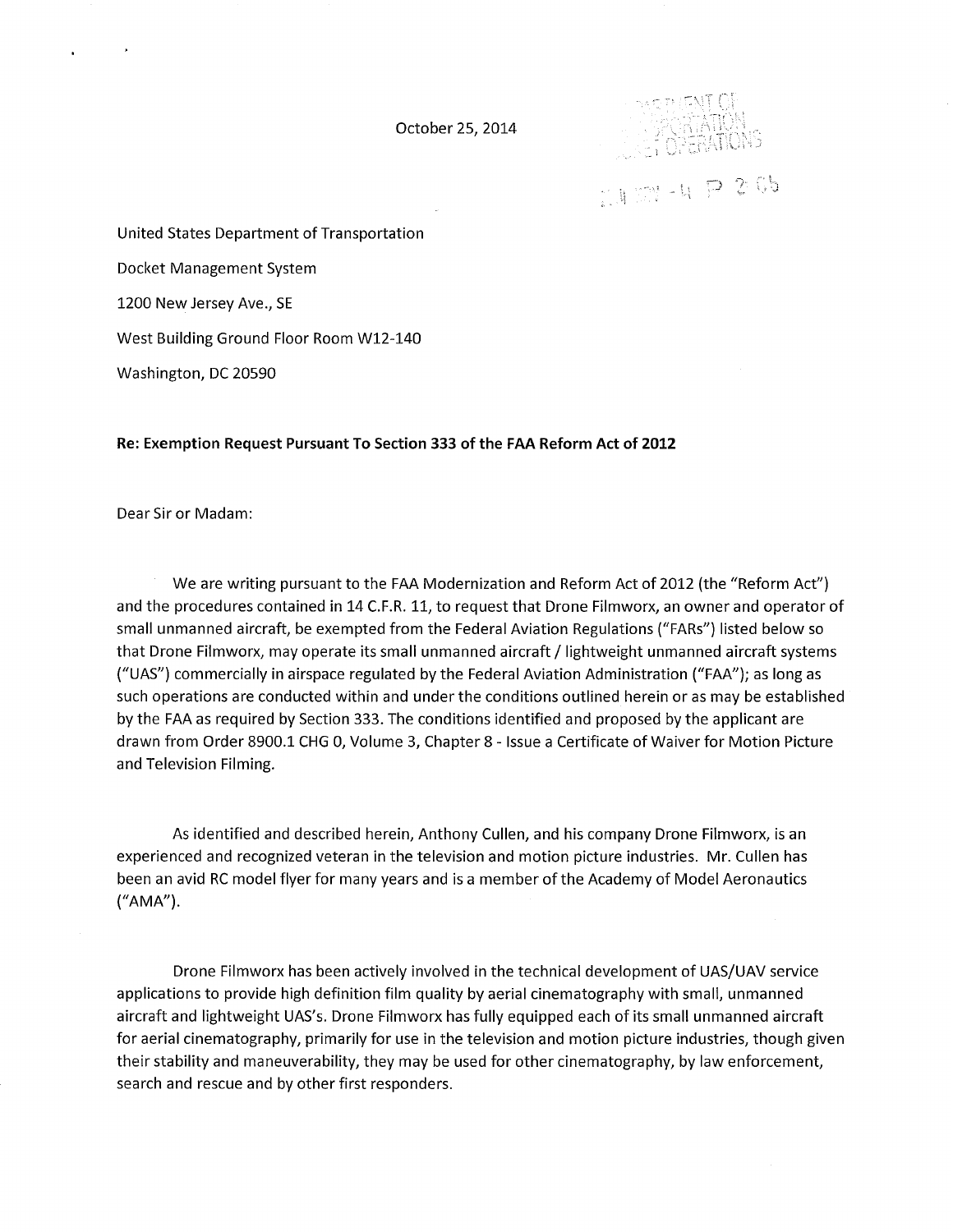To date, Drone Filmworx has rejected all offers to work with television, motion picture and commercial production companies on locations within the United States, to ensure it is in compliance with any applicable FARs. It, like other applicants, has done so despite Judge Patrick G. Geraghty's decision in the Raphael Pirker matter and his reasoning that no FARs prohibit the use of small unmanned aircraft or lightweight UASs like those flown by other peer companies.

 $\ddot{\phantom{a}}$ 

Drone Filmworx exemption request would permit its operation of lightweight, unmanned (remotely controlled- within line of sight) UASs in tightly controlled and limited airspace. Predetermined, specifically marked areas of operation, cordoned off locations and corresponding enhancements to current safety controls will allow Drone Filmworx to operate within current safety parameters and new ones being implemented. As identified, similar lightweight, remote controlled UASs are legally operated by amateurs with no flight experience, safety plan or controls in place to prevent catastrophe.

Granting Drone Filmworx request comports with the Secretary of Transportation's (FAA Administrator's) responsibilities to not only integrate UASs into the national airspace system, but to "... establish requirements for the safe operation of such aircraft systems (UASs) in the national airspace system" under Section 333(c) of the Reform Act. Further, Drone Filmworx will conduct its operations in compliance with the protocols described herein or as otherwise established by the FAA.

Drone Filmworx respectfully requests the grant of an exemption allowing it to operate lightweight, remote controlled UAS's.

The Specific Sections of Title 14 of the Code of Federal Regulations, Drone Filmworx requests exemption are: 14 CFR 21; 14 CFR 45.23(b); 14 CFR 61.113(a) & (b); 14 CFR 91, et seq.; 14 CFR 407(a)(1); 14 CFR 409(a)(2); and 14 CFR 417(a) &(b).

Exemption Request Section 333 of the FAA Reform Act and Part 11 of the Federal Aviation Regulations from 14 CFR 45.23(b); 14 CFR Part 21; 14 CFR 61.113(a)&(b);91.7(a); 91.9(b)(2); 91.103(b), 91.109; 91.119; 91.121; 91.151(a); 91.203(a)&(b); 91.405 (a); 91.407(a)(1); 91.409(a)(2); 91.417(a)&(b).

The Extent of Relief Drone Filmworx Seeks and the Reason It Seeks Such Relief:

Drone Filmworx submits this application in accordance with the Reform Act,112 P.L. 95 331- 334, seeking relief from any currently applicable FARs operating to prevent Drone Filmworx contemplated commercial cinematic, research and other flight operations within the national airspace system. The Reform Act in Section 332 provides for such integration of civil unmanned aircraft systems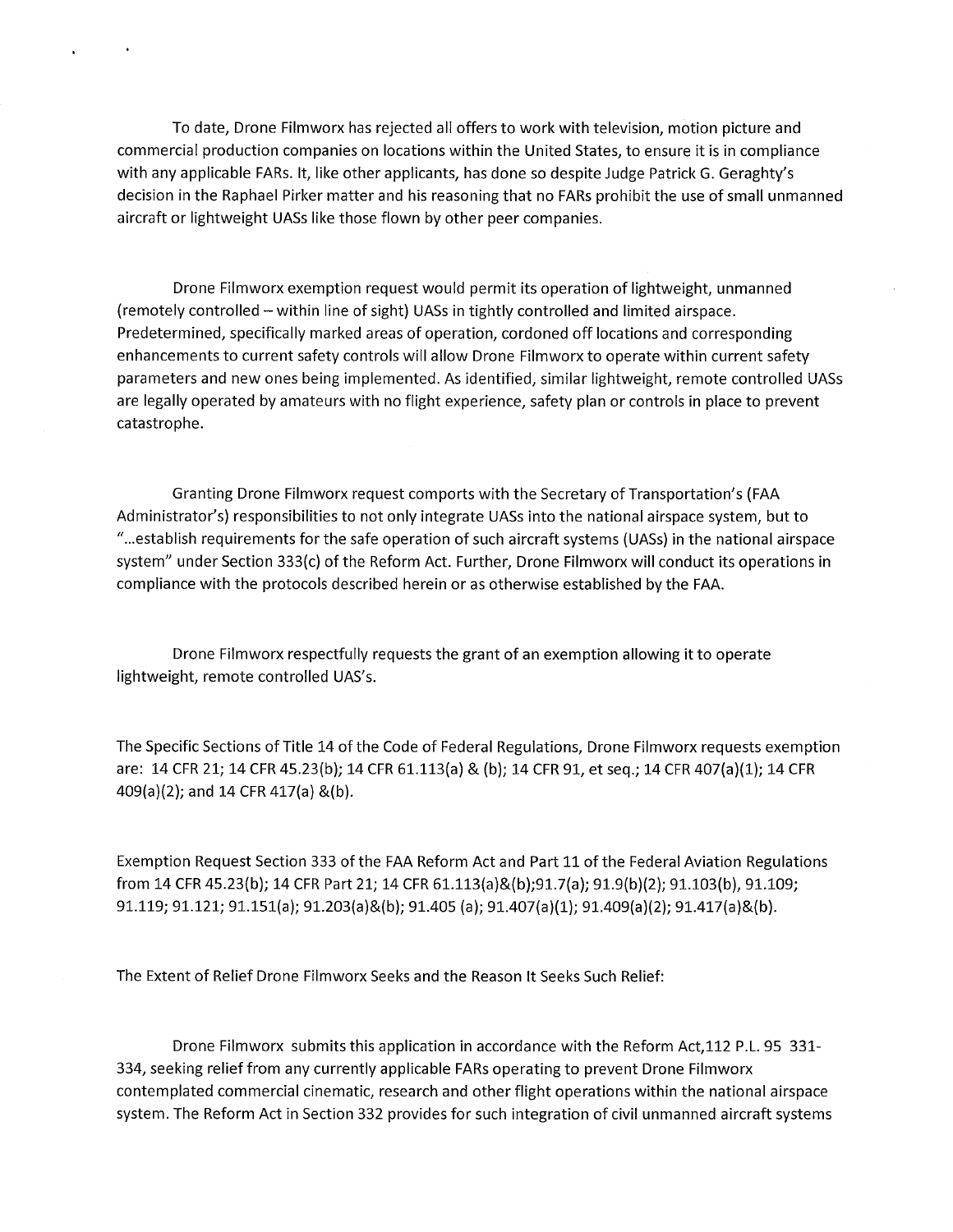into our national airspace system as it is in the public's interest to do so. Drone Filmworx lightweight UASs meet the definition of "small unmanned aircraft" as defined in Section 331 and therefore the integration of Drone Filmworx lightweight UASs are expressly contemplated by the Reform Act. Drone Filmworx would like to operate its lightweight UASs prior to the time period by which the Reform Act requires the FAA to promulgate rules governing such aircraft.

 $\mathbf{r}$ 

The Reform Act guides the Secretary in determining the types of UASs that may operate safety in our national airspace system. Considerations include:

The weight, size, speed and overall capabilities of the UAS; Whether the UAS will be operated near airports or populated areas; and, Whether the UAS will be operated by line of sight.

112 P.L. 95 333(a). Each of these items militates in favor of an exemption for Drone Filmworx.

Drone Filmworx UASs utilizes four counter-rotating propellers for extreme balance, control and stability. They each weigh less than 55 pounds, including cinematic or other equipment. Each of Drone Filmworx small unmanned aircraft are designed to primarily hover in place and operate at less than a 50 knot air speed. They are capable of vertical and horizontal operations but operate only within the line of sight of the remote control pilot. In addition to the remote control pilot, Drone Filmworx uses a spotter and a technician, such that, at a minimum, three Drone Filmworx personnel govern the safe flight of <sup>a</sup> Drone Filmworx aircraft at all times.

Utilizing battery power and not combustible fuels, flights generally last between five and twenty minutes. Drone Filmworx does not operate its UASs with less than twenty-five percent battery capacity. Safety systems in place include a GPS mode that allows Drone Filmworx UASs to hover in place and then return home to its original take-off location, descend and land the UASs at twenty-five percent capacity if communication with the radio control pilot is lost.

Drone Filmworx does not operate its UASs near airports and generally does not operate them near populated areas. The UAS operating software and GPS navigation systems do not allow any of the Drone Filmworx UAS vehicles to operate near airports or restricted no-fly zones. To date, Drone Filmworx has only operated its fleet on private sets, cordoned off areas and areas under the control of Drone Filmworx clients, Drone Filmworx only operates its UASs in predetermined areas and only with well regarded safety protocols such as those contained within the well-established and commonly known Motion Picture and Television Operations Manual.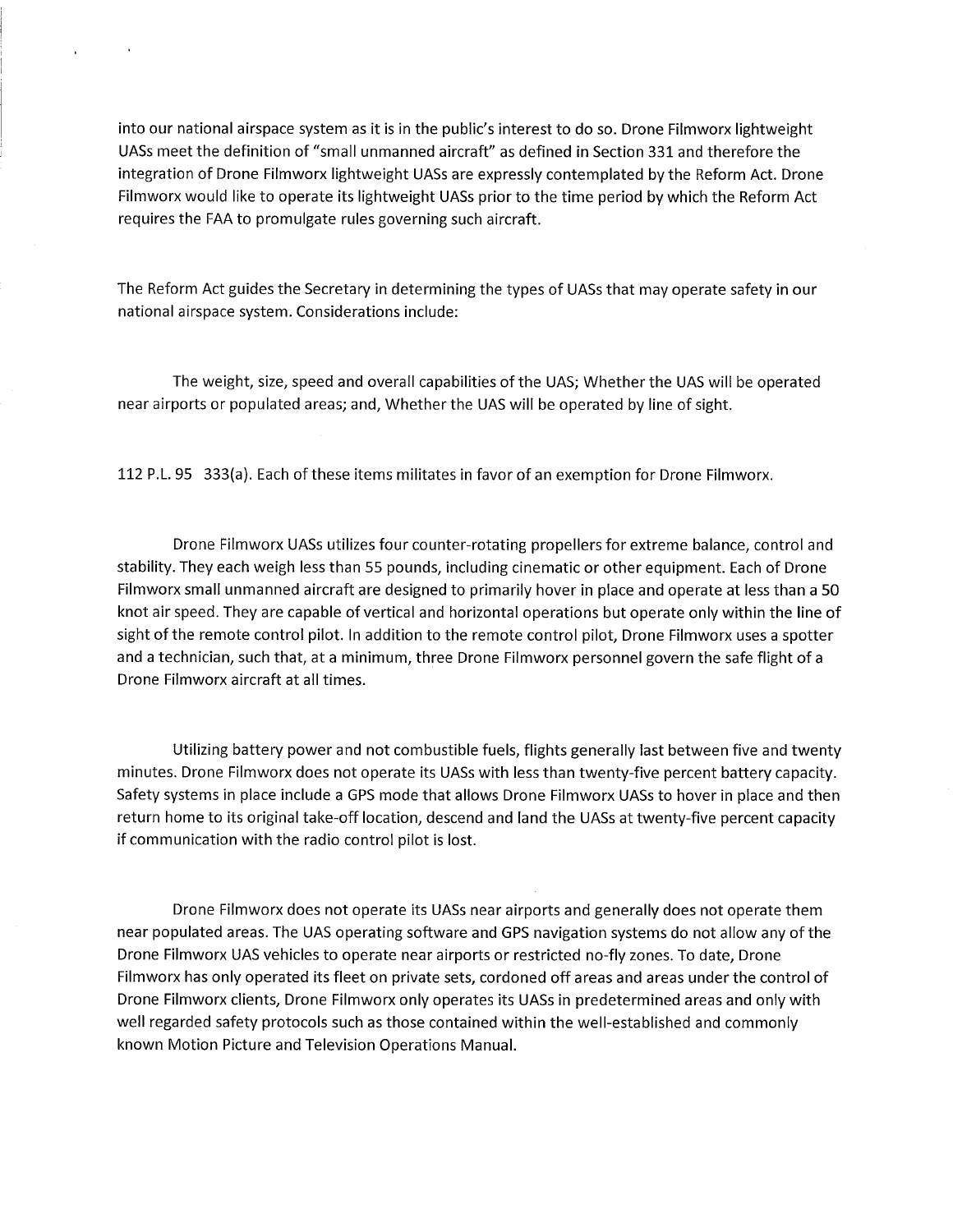Drone Filmworx operation of its fleet of small unmanned aircraft will not "create a hazard to users of the national airspace system or the public." 112 P.L. 333(b). Given the small size and weight of Drone Filmworx UASs, combined with their operation in cordoned off and well controlled areas, Drone Filmworx fleet falls within Congress's contemplated safety zone when it promulgated the Reform Act and the corresponding directive to integrate UASs into the national airspace system. Indeed, Drone Filmworx UASs have a demonstrable safety record and do not pose any threat to the general public or national security.

The FAA has the authority to issue the exemption to Drone Filmworx pursuant to the Federal Aviation Act, 85 P.L. 726 (1958), as amended (the "Act"). Commercial and Public Benefits.

Granting Drone Filmworx exemption request furthers the public interest. First, Congress has already pronounced that it is in the public's interest to integrate commercially flown UASs into the national airspace system, hence the passing of the Reform Act. Second, Drone Filmworx conducts research into safe UAS operations every time it flies one of its UASs. Flight data, visual inspections, recorded observations and flight analyses are compiled to further enhance current safety protocols. Allowing Drone Filmworx to log more flight time directly relates to its research and its ability to further enhance current safety measures. Third, the public has an interest in reducing the danger and emission associated with current aerial cinematic capture methods, namely, full size helicopters. Drone Filmworx UASs are battery powered and create no emissions. If a Drone Filmworx UAS crashes there is no fuel to ignite and explode. The impact of Drone Filmworx lightweight UASs is far less than a full size helicopter, notwithstanding the statistically noteworthy safety record of full size helicopters used in motion picture capture. The public's interest is furthered by minimizing ecological and crash impacts by permitting motion picture capture through Drone Filmworx lightweight UASs.

Progression of the arts and sciences has been fundamental to our society since its inclusion in the Unites States Constitution. Indeed, Congress mandated the integration of UASs into our national airspace system, in part, to achieve progression in tis noteworthy, and inevitable, field. Permitting Drone Filmworx to immediately fly within the United States furthers these goals. Whether it is the amalgam of scientific discovers applicable to feature film making (including those drawing upon engineering, architecture, physics and cultural inclusiveness) to advancements in publicly technologies or advancements in equipment available to law enforcement and first responders that does not cost millions of dollars, granting Drone Filmworx exemption request substantially furthers the public's interest in ways known and currently unknown.

Reasons Why Drone Filmworx Exemption Will Not Adversely Affect Safety or How the Exemption Will Provide a Level of safety at Least Equal to Existing Rule: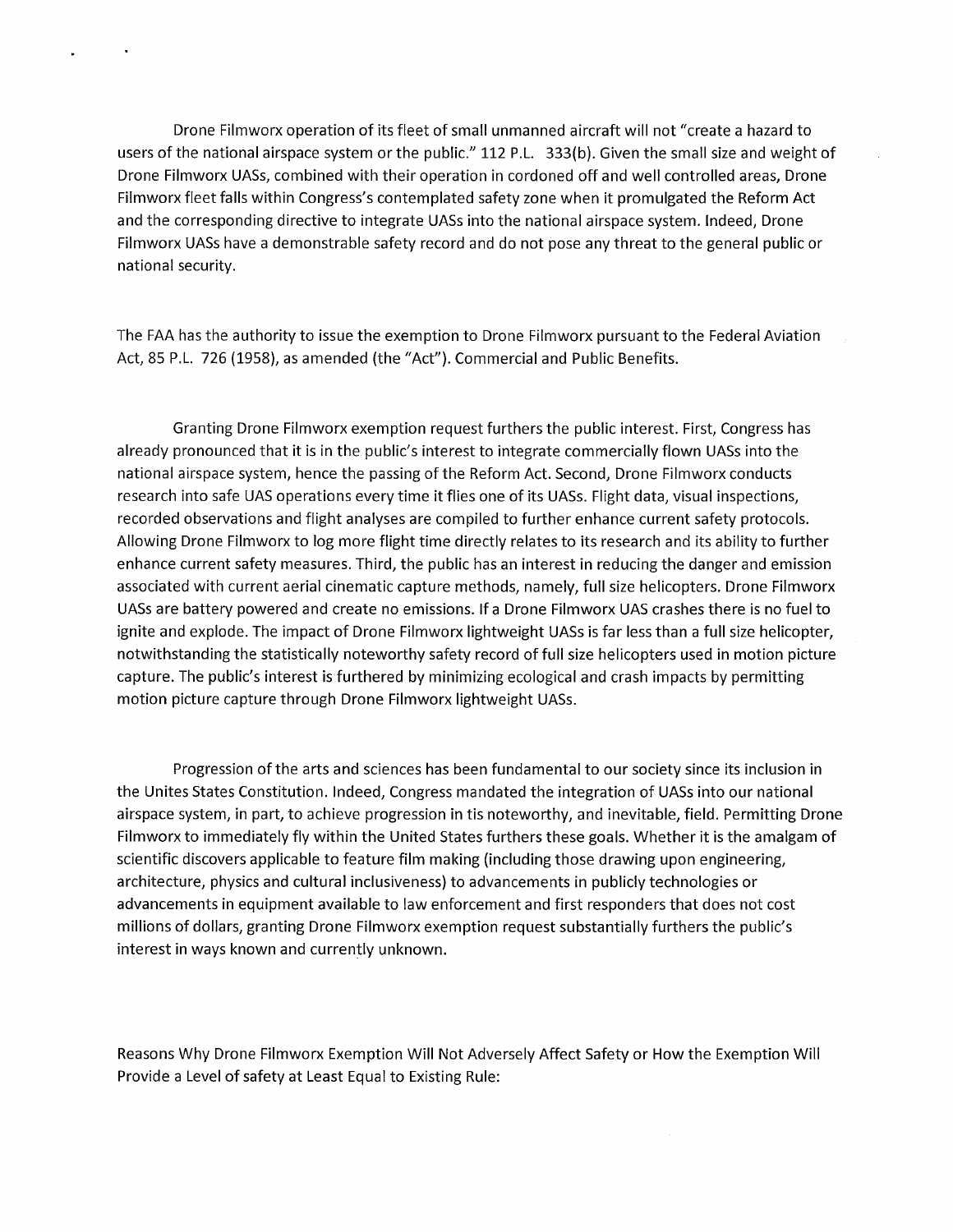Drone Filmworx exemption will not adversely affect safety. Quite the contrary, for the reasons stated, supra, permitting Drone Filmworx to log more flight time in FAA controlled airspace will allow Drone Filmworx to innovate and implement new and as of yet undiscovered safety protocols. In addition, Drone Filmworx submits the following representations of enhancements to current aerial motion picture capture techniques:

- Drone Filmworx UASs weigh less than 55 pounds complete with HD motion picture capture cameras and stabilization gimbles.
- Drone Filmworx only operates UASs below 400 feet.

 $\bullet$ 

 $\bullet$ 

- Drone Filmworx only operate for 5-20 minutes per flight.
- Drone Filmworx lands its UASs when they reach 25% battery power.
- Drone Filmworx remote control pilots operate Drone Filmworx UASs by line of sight.
- Drone Filmworx remote control pilots have video backup should they somehow lose sight of the UASs.
- Drone Filmworx staffs each flight with a remote control pilot, spotter and technician with communication systems enabling real time communication between them.
- Drone Filmworx UASs have GPS flight control modes whereby they hover, return home and slowly land if communication with the remote control pilot is lost or battery power is below 25%.
- Drone Filmworx actively analyses electronic flight data and other sources of information to constantly update and enhance safety protocols.
- Drone Filmworx only operates in secured areas that are strictly controlled, are away from airports and populated areas.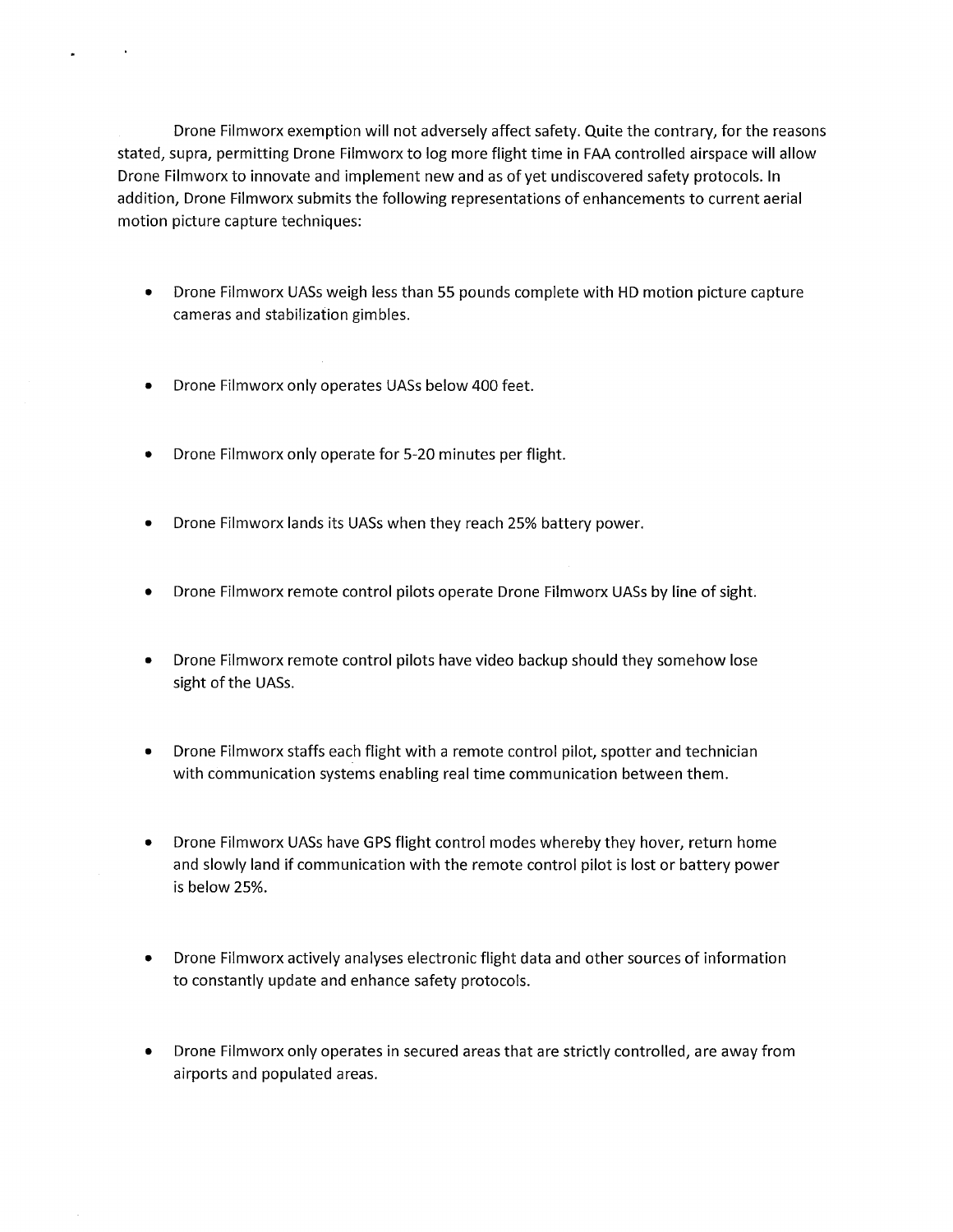- Drone Filmworx conducts extensive briefings prior to flight, during which safety carries primary importance.
- Drone Filmworx always obtains all necessary permissions and permits prior to operation; and, Drone Filmworx has procedures in place to abort flights in the event of safety breaches or potential danger.

Drone Filmworx provides a level of safety at least equal to existing rules, and in nearly every instance, greater than existing rules. It is important to note that absent the integration of commercial UASs into our national airspace system, helicopters are the primary means of aerial motion picture capture. While the safety record of such helicopters is remarkably astounding, it is far safer to operate a battery powered lightweight UAS. First, the potential loss of life is diminished because UASs carry no people on board and Drone Filmworx only operates them is specific areas away from mass populations. Second, there is no fuel on board a UAS and thus the potential for fire or explosions is greatly diminished. Third, the small size and extreme maneuverability of Drone Filmworx UASs allow our remote control pilots to avoid hazards. Lastly, given their small size and weight, even when close enough to capture amazing images, Drone Filmworx UASs need not be so close to the objects they are focused on. Accordingly, Drone Filmworx UASs have operated and will continue to operate at and above current safety levels.

A summary the FAA may publish in the Federal Register:

A. 14 C.F.R. 21 and 14 C.F.R. 91: Airworthiness Certificates, Manuals and the Like.

14 C.F.R. 21, Subpart H, entitled Airworthiness Certificates, sets forth requirements for procurement of necessary airworthiness certificates in relation to FAR 91.203(a)(1). The size, weight and enclosed operational area of Drone Filmworx UASs permits exemption from Part 21 because Drone Filmworx UASs meet an equivalent level of safety pursuant to Section 333 of the Reform Act. The FAA is authorized to exempt aircraft from the airworthiness certificate requirement under both the Act (49 U.S.C. 44701 (f)) and Section 333 of the Reform Act. Both pieces of legislation permit the FAA to exempt UASs from airworthiness certificate requirement in consideration of the weight, size, speed, maneuverability and proximity to areas such as airports and dense populations. Drone Filmworx UASs meet or exceed each of the elements.

14 C.F.R. 91.7(a) prohibits the operation of an aircraft without an airworthiness certificate. As no such certificate will be applicable in the form contemplated by the FARs, this Regulation is inapplicable.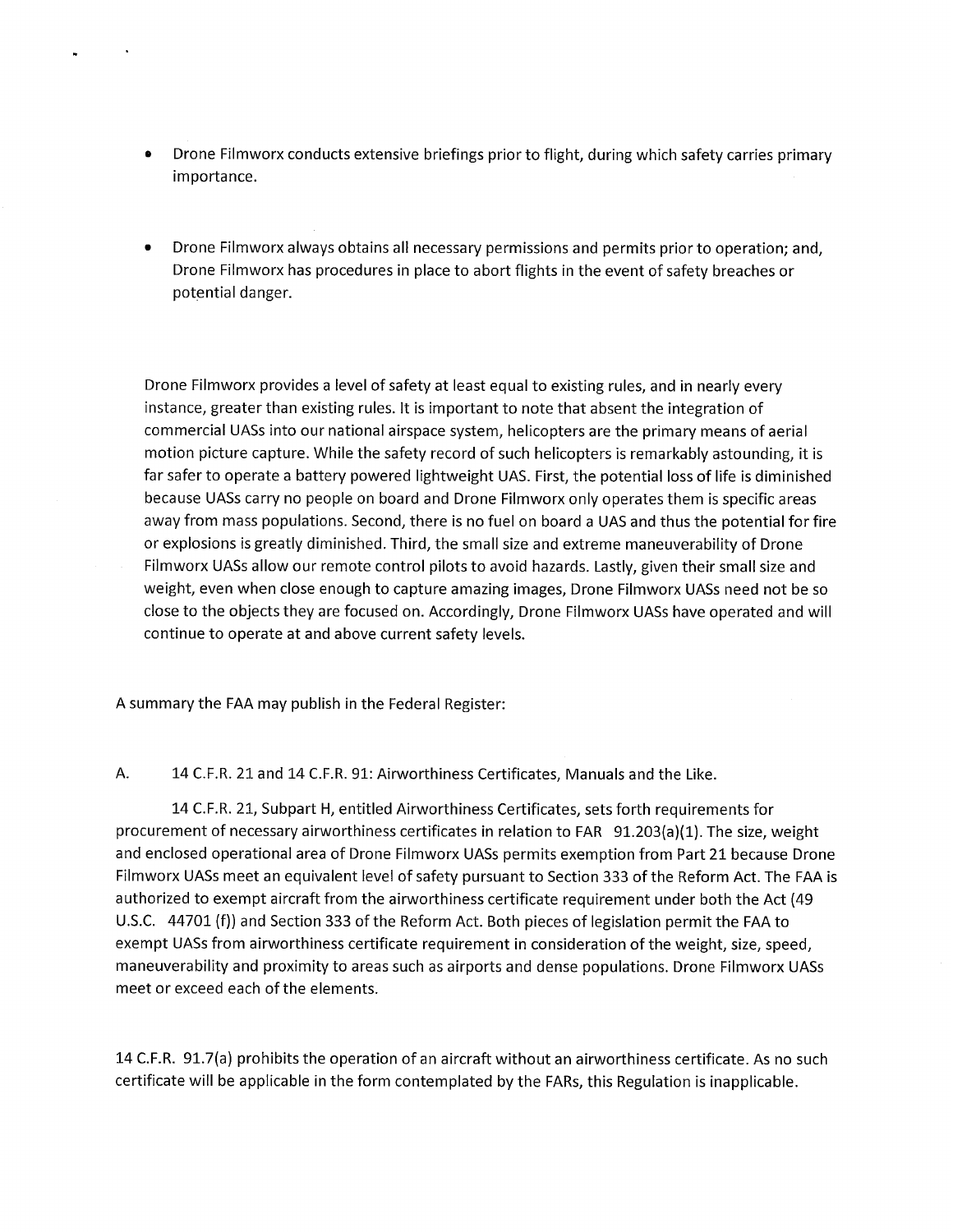<sup>14</sup>C.F.R. 91.9(b)(2} requires an aircraft flight manual in the aircraft. As there are no pilots or passengers, and given the size of the UASs, this Regulation is inapplicable. An equivalent level of safety will be achieved by maintaining a manual in the flight operations center. The FAA has previously issued exemptions to tis regulation in Exemption Nos. 8607, 8737, 8738, 9299, 9299A, 9565, 9565B, 10167, 10167A, 10602, 10700 and 32827.

14 C.F.R. 91.121 regarding altimeter settings is inapplicable insofar as Drone Filmworx UASs utilize electronic global positioning systems and internal gyroscopes to provide spatial coordination.

<sup>14</sup>C.F.R. 91.203(a)(b) provides for the carrying of civil aircraft certifications and registrations. They are inapplicable for the same reason described above. The equivalent level of safety will be achieved by maintaining such certifications and registrations at the Drone Filmworx flight operations center.

## B. 14 C.F.R. 45.23: Marking of the Aircraft

 $\mathbf{r} = \mathbf{r}$ 

 $\sim 100$ 

Applicable Codes of Federal Regulation require aircraft to be marked according to certain specifications. Drone Filmworx UASs are, by definition, unmanned. They therefore do not have a cabin, cockpit or pilot station on which to mark certain words or phrases. Further, two-inch lettering is difficult to place on such small aircraft. Regardless, Drone Filmworx will mark its UASs in the largest possible lettering by placing the word 'Experimental" on its fuselage as required by 14 C.F.R. 45.29{f) so that the pilot, spotter, technician and others working with the UAV will see the markings. The FAA has previously issued exemptions to this regulation through Exemptions Nos. 8738, 10167, 10167A and 10700.

# C. 14 C.F.R. 61.113: Private Pilot Privileges and Limitations: PIC.

Pursuant to 14 C.F.R. 61.113 (a)(b), private pilots are limited to non-commercial operations. Drone Filmworx can achieve an equivalent level of safety as achieved by current Regulations because Drone Filmworx UASs do not carry any pilots or passengers. Further, while helpful, a pilot license will not ensure remote control piloting skills, though Drone Filmworx pilot vetting and training programs will. Further, private pilot licensees will operate Drone Filmworx UASs with the same skill. Further, the risks attendant to the operation of Drone Filmworx UASs is far less than the risk levels inherent in the commercial activities outlined in 14 C.F.R. 61, et seq. Thus, allowing Drone Filmworx to operate its UASs with a private pilot as the pilot as the pilot in control will exceed current safety levels in relation to 14 C.F.R. 61.113 (a)(b).

## D. 14 C.F.R. 91.119: Minimum Safe Altitudes.

<sup>14</sup>C.F.R. 91.119 prescribes safe altitudes for the operation of civil aircraft. It allows helicopters to be operated at lower altitudes in certain conditions. Drone Filmworx UASs will never operate at an altitude greater than 400 feet AGL. Drone Filmworx will, however, operate its UASs in cordoned off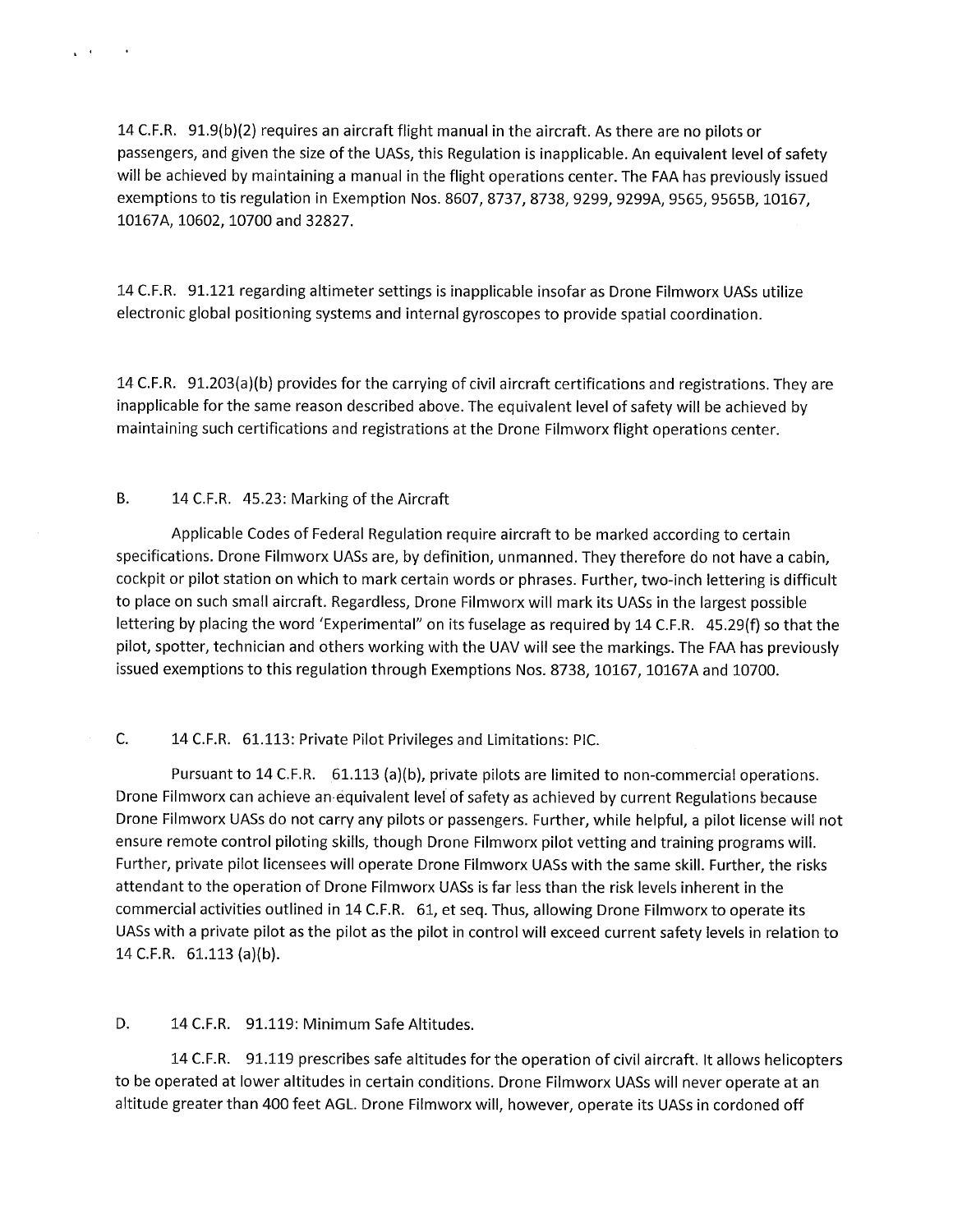areas with security perimeters, providing a level of safety at least equivalent to those in relation to minimum safe altitudes. Given the size, weight, maneuverability and speed of Drone Filmworx UASs, an equivalent level of safety will be achieved.

#### E. 14 C.F.R. 91.405(a), 407(a)(1), 409 (a)(2), 417(a)(b): Maintenance Inspections.

The above-cited Regulations require, amongst other things, aircraft owners and operators to "have the aircraft inspected as prescribed in subpart E of this part and shall between required inspections except as provided in paragraph (c) ofthis section, have discrepancies repaired as prescribed in part 43 of this chapter".

These Regulations only apply to aircraft with an airworthiness certificate. They will *not,*  therefore, apply to Drone Filmworx should its requested exemption be granted. Drone Filmworx conducts an extensive maintenance program that involves regular software updates and constant inspection for assessment of any damaged hardware. Therefore, an equivalent level of safety will be achieved. Drone Filmworx has researched and developed its own designs.

## F. Summary

 $\mathbf{r} \in \mathbb{R}^d$ 

 $\Delta$ 

Drone Filmworx seeks an exemption from the following Regulations: 14 C.F.R. 21, subpart H; 14 C.F.R. 45.23(b); 14 C.F.R. 61.113(a)(b); 14 C.F.R. 91.7(a); 14 C.F.R. 91.9(b)(2}; 14 C.F.R. 91.103(b); 14 C.F.R. 91.109; 14 C.F.R. 91.119; 14 C.F.R. 91.121; 14 C.F.R. 91.151(a); 14 C.F.R. 91.203(a)(b}; 14 C.F.R. 91.405(a); 14 C.F.R. 91.407(a)(1}; 14 C.F.R. 91.409(a)(2}; 14 C.F.R. 91.417(a)(b) to commercially operate its fleet of small unmanned vehicles and lightweight unmanned aircraft vehicles in motion picture or television operations, to conduct its own research and to develop economic platforms for law enforcement, first responders and search and rescue.

Granting Drone Filmworx request for exemptions will reduce current risk levels and thereby enhance safety. Currently, motion picture image capture relies primarily on the use of larger aircraft running on combustible fuel. Drone Filmworx craft do not contain potentially explosive fuel, are small, lighter and more maneuverable than conventional motion picture aircraft. Further, Drone Filmworx operates at lower altitudes and in controlled airspace. Drone Filmworx has been analyzing flight data and other information in compiling novel safety protocols and the implementation of a flight operations manual that exceeds currently accepted means and methods of safe flight

There are no people on board Drone Filmworx UASs and therefore the likelihood of death or serious bodily injury is significantly limited. Drone Filmworx operation of its UASs, weighting less than 55 pounds and traveling at speeds lower than 50 knots in cordoned off areas will provide at least an equivalent level of safety as that achieved under current FARs.